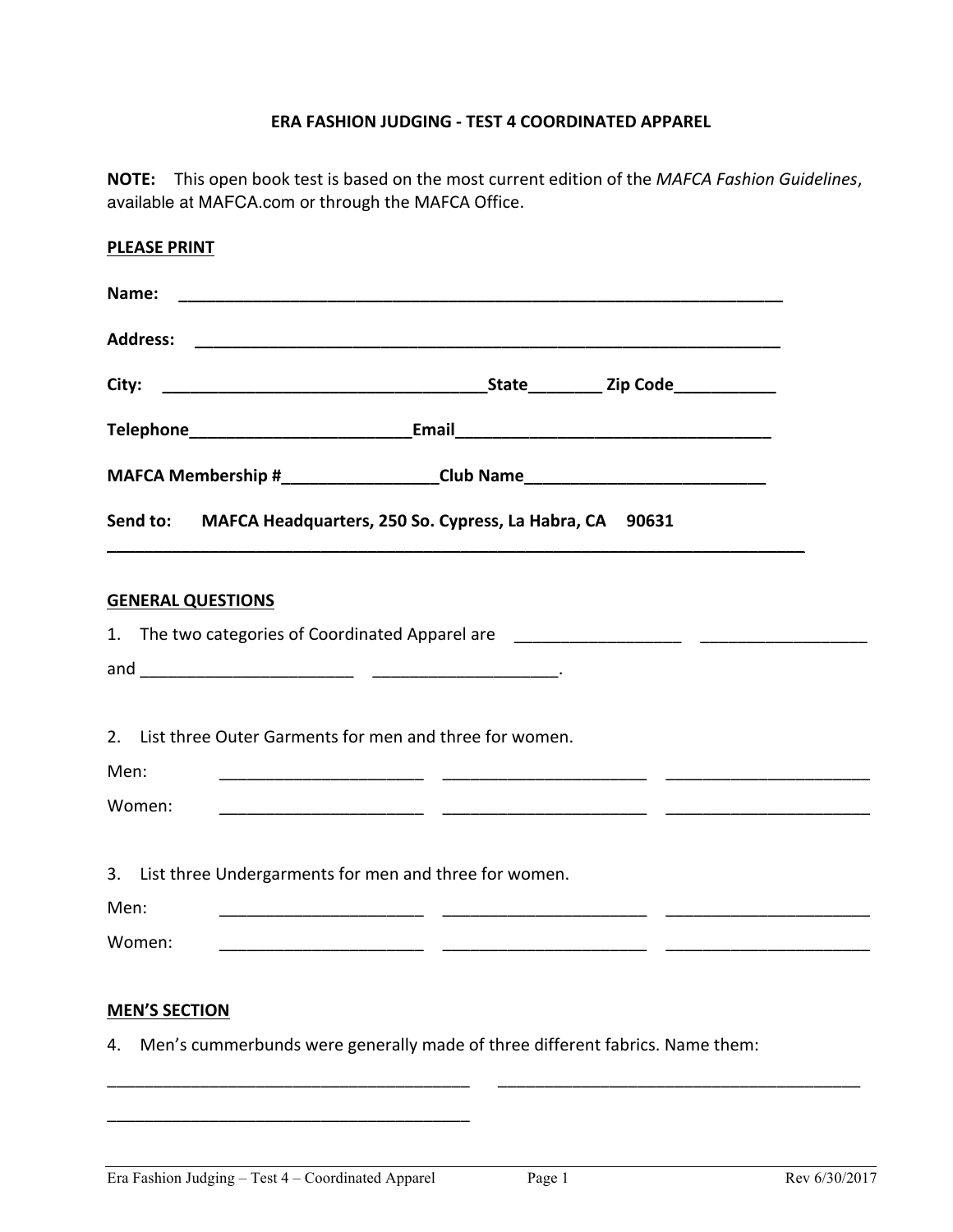|                                                         | True                                                                                                                                                                                                                                                                                                                                                                                                                                                                                                  | False                                                                                                                                                                                                                                                                                                                                                                    |
|---------------------------------------------------------|-------------------------------------------------------------------------------------------------------------------------------------------------------------------------------------------------------------------------------------------------------------------------------------------------------------------------------------------------------------------------------------------------------------------------------------------------------------------------------------------------------|--------------------------------------------------------------------------------------------------------------------------------------------------------------------------------------------------------------------------------------------------------------------------------------------------------------------------------------------------------------------------|
|                                                         | <b>True</b>                                                                                                                                                                                                                                                                                                                                                                                                                                                                                           | False                                                                                                                                                                                                                                                                                                                                                                    |
|                                                         |                                                                                                                                                                                                                                                                                                                                                                                                                                                                                                       |                                                                                                                                                                                                                                                                                                                                                                          |
|                                                         | <b>True</b>                                                                                                                                                                                                                                                                                                                                                                                                                                                                                           | False                                                                                                                                                                                                                                                                                                                                                                    |
|                                                         | <b>True</b>                                                                                                                                                                                                                                                                                                                                                                                                                                                                                           | False                                                                                                                                                                                                                                                                                                                                                                    |
| Bowties were worn with both daytime and formal attire.  | True                                                                                                                                                                                                                                                                                                                                                                                                                                                                                                  | False                                                                                                                                                                                                                                                                                                                                                                    |
|                                                         |                                                                                                                                                                                                                                                                                                                                                                                                                                                                                                       |                                                                                                                                                                                                                                                                                                                                                                          |
|                                                         |                                                                                                                                                                                                                                                                                                                                                                                                                                                                                                       |                                                                                                                                                                                                                                                                                                                                                                          |
|                                                         |                                                                                                                                                                                                                                                                                                                                                                                                                                                                                                       |                                                                                                                                                                                                                                                                                                                                                                          |
|                                                         |                                                                                                                                                                                                                                                                                                                                                                                                                                                                                                       |                                                                                                                                                                                                                                                                                                                                                                          |
|                                                         |                                                                                                                                                                                                                                                                                                                                                                                                                                                                                                       |                                                                                                                                                                                                                                                                                                                                                                          |
|                                                         | <b>True</b>                                                                                                                                                                                                                                                                                                                                                                                                                                                                                           | False                                                                                                                                                                                                                                                                                                                                                                    |
| Multiple skin fur scarves were worn in the Model A era. | <b>True</b>                                                                                                                                                                                                                                                                                                                                                                                                                                                                                           | False                                                                                                                                                                                                                                                                                                                                                                    |
|                                                         |                                                                                                                                                                                                                                                                                                                                                                                                                                                                                                       |                                                                                                                                                                                                                                                                                                                                                                          |
|                                                         |                                                                                                                                                                                                                                                                                                                                                                                                                                                                                                       |                                                                                                                                                                                                                                                                                                                                                                          |
|                                                         |                                                                                                                                                                                                                                                                                                                                                                                                                                                                                                       |                                                                                                                                                                                                                                                                                                                                                                          |
|                                                         | 6. Men's overcoats were single breasted only.<br>7. List four fabrics used in men's overcoats (excluding lining and trim).<br>8. Men's shirt cuffs were worn either buttoned or with cuff links.<br>9. Men's detachable collars were available in various styles.<br>10.<br><b>WOMEN'S SECTION</b><br>low on the __________________________, or were belted low or both.<br>15.<br>across the back of the hand either stitched or appliquéd.<br>16. List three materials used for more formal gloves. | 5. Men's formal vests with a shawl collar had either a rounded or V-shape.<br>11. The coats of 1928-1929 usually fastened on the ____________________with one button or clasp<br>12. Outer Garments worn for evening by women were called an evening ___________________.<br>13. The most common expensive furs used for a fur scarf were fox, mink, raccoon, or rabbit. |